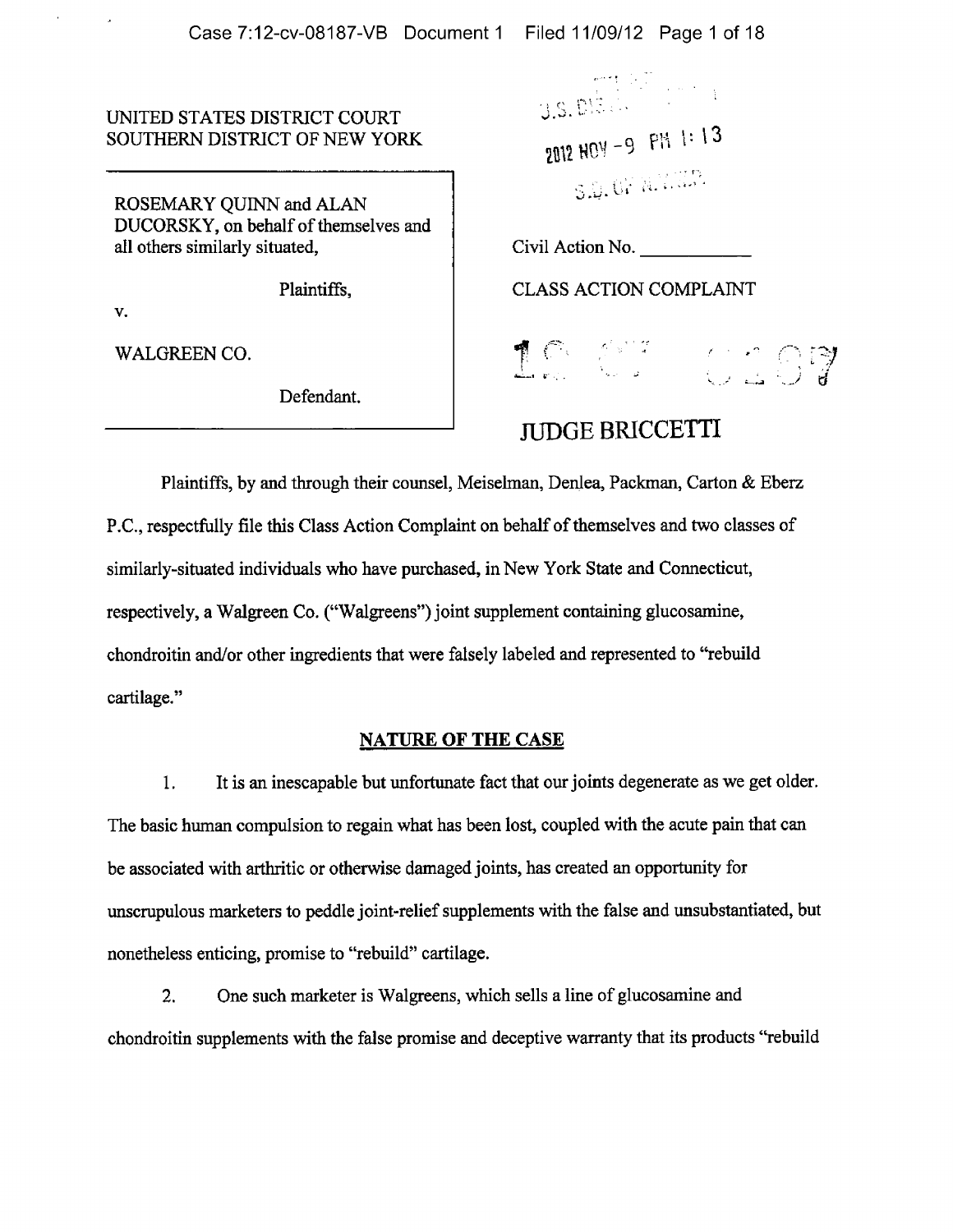cartilage." As Walgreens is fully aware, however, it is physically and biologically impossible to "rebuild" cartilage that has been lost or damaged.

3. Walgreens sells its products throughout the States of New York and Connecticut by callously taking advantage of consumers' reasonable but unattainable desire to reverse the damage done to their cartilage. This suit seeks redress on behalf of all consumers in New York and in Connecticut that purchased <sup>a</sup> Walgreens glucosamine and chondroitin supplement from October 2006 to the present that were sold with <sup>a</sup> label promising that the product would "rebuild cartilage."

#### **PARTIES**

4. Plaintiff Rosemary Quinn resides in Katonah, New York in Westchester County. Approximately a year prior to the filing of this action, Plaintiff Quinn purchased a Walgreens dietary supplement containing glucosamine and chondroitin at <sup>a</sup> Walgreens location in Scarsdale, New York that included the prominent representation on the front of the label that the supplement would "rebuild cartilage." Approximately a year prior to the filing of this action, PlaintiffQuinn also purchased <sup>a</sup> Walgreens dietary supplement containing glucosamine and chondroitin at <sup>a</sup> Walgreens location in Danbury, Connecticut, that included the prominent representation on the front of the label that the supplement would "rebuild cartilage." In both instances, Ms. Quinn read and reviewed that representation on the label when she purchased the supplements. Ms. Quinn subsequently consumed Walgreens' glucosamine and chondroitin supplement, but her cartilage was not rebuilt.

5. PlaintiffAlan Ducorsky resides in Island Park, New York in Nassau County. In or around the fall of 2011, Plaintiff Ducorsky purchased a Walgreens dietary supplement containing glucosamine and chondroitin at <sup>a</sup> Walgreens location in New York that included the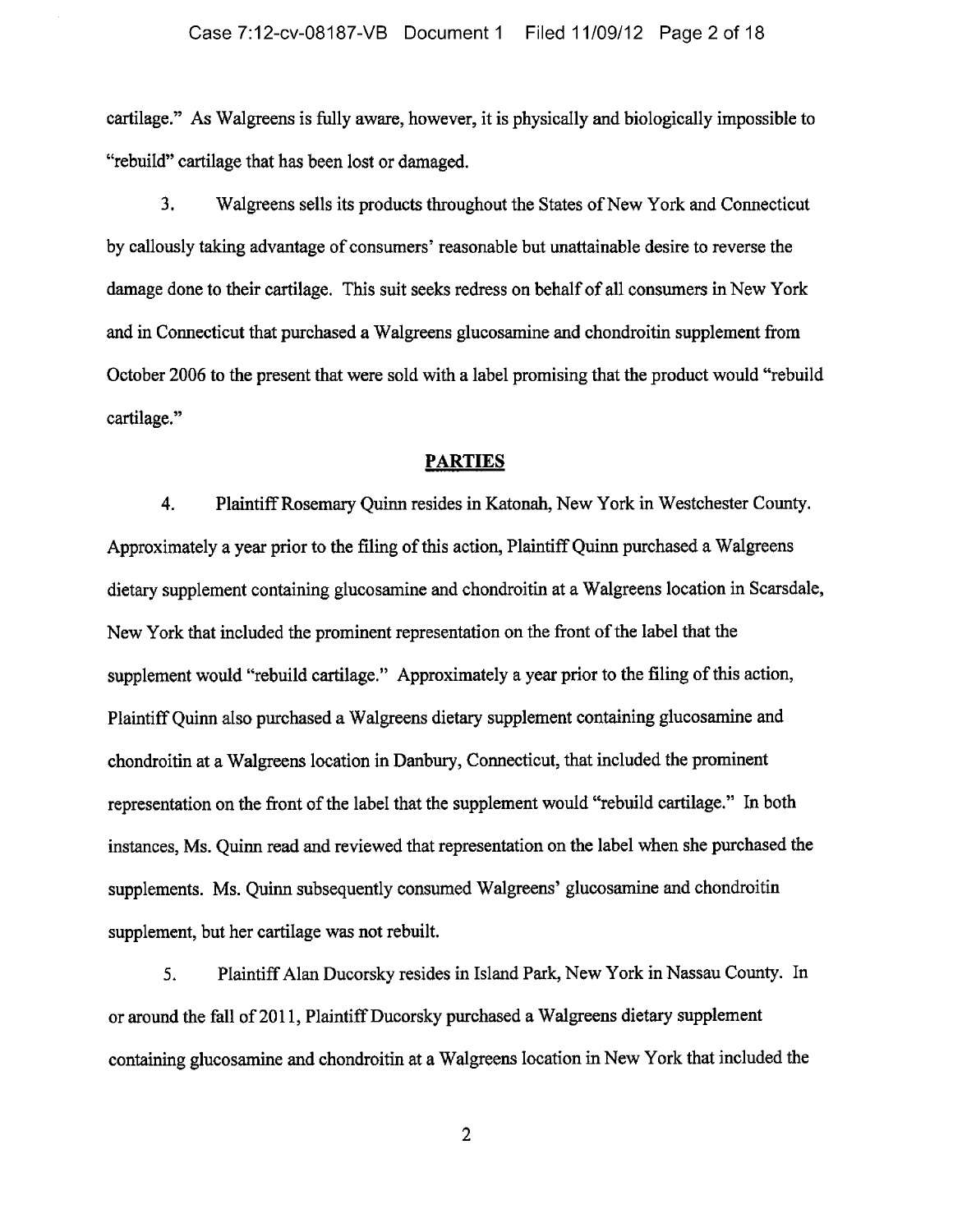prominent representation on the front of the label that the supplement would "rebuild cartilage." Mr. Ducorsky read and reviewed that representation on the label when he purchased the supplement. Mr. Ducorsky subsequently consumed Walgreens' glucosamine and chondroitin supplement, but his cartilage was not rebuilt.

6. Defendant Walgreen Co. is an Illinois corporation with its principal place of business in Deerfield, Illinois.

#### JURISDICTION AND VENUE

7. This Court has jurisdiction over this action pursuant to the Class Action Fairness Act of 2005, 28 U.S.C.  $\S$  1332(d). Jurisdiction is proper because (1) the matter in controversy exceeds the sum or value of \$5,000,000.00, exclusive of interests and costs and (2) the named Plaintiffs and the Defendant are citizens of different states. 28 U.S.C.  $\S$  1332(d)(2)(A).

8. Venue is proper in this Court pursuant to 28 U.S.C. § 1391 because a substantial part of the events giving rise to the claim occurred within this judicial district, and because Defendant has marketed and sold the products at issue in this action within this judicial district and has done business within this judicial district.

#### GENERAL ALLEGATIONS

9. Millions of adults in the United States live with arthritis, <sup>a</sup> disease involving the breakdown of cartilage in joints, or other orthopedic disorders in which cartilage in joints is broken down over time and causes bones in those joints to grind against each other. Cartilage normally protects a joint, allowing it to move smoothly, and also absorbs shock when pressure is placed on the joint. Without normal amounts of cartilage, the bones in the joint rub together, causing pain, swelling and stiffness. These conditions are often extremely painful and result in limitations on an individual's range of motion, and most often impact elderly persons.

 $\overline{3}$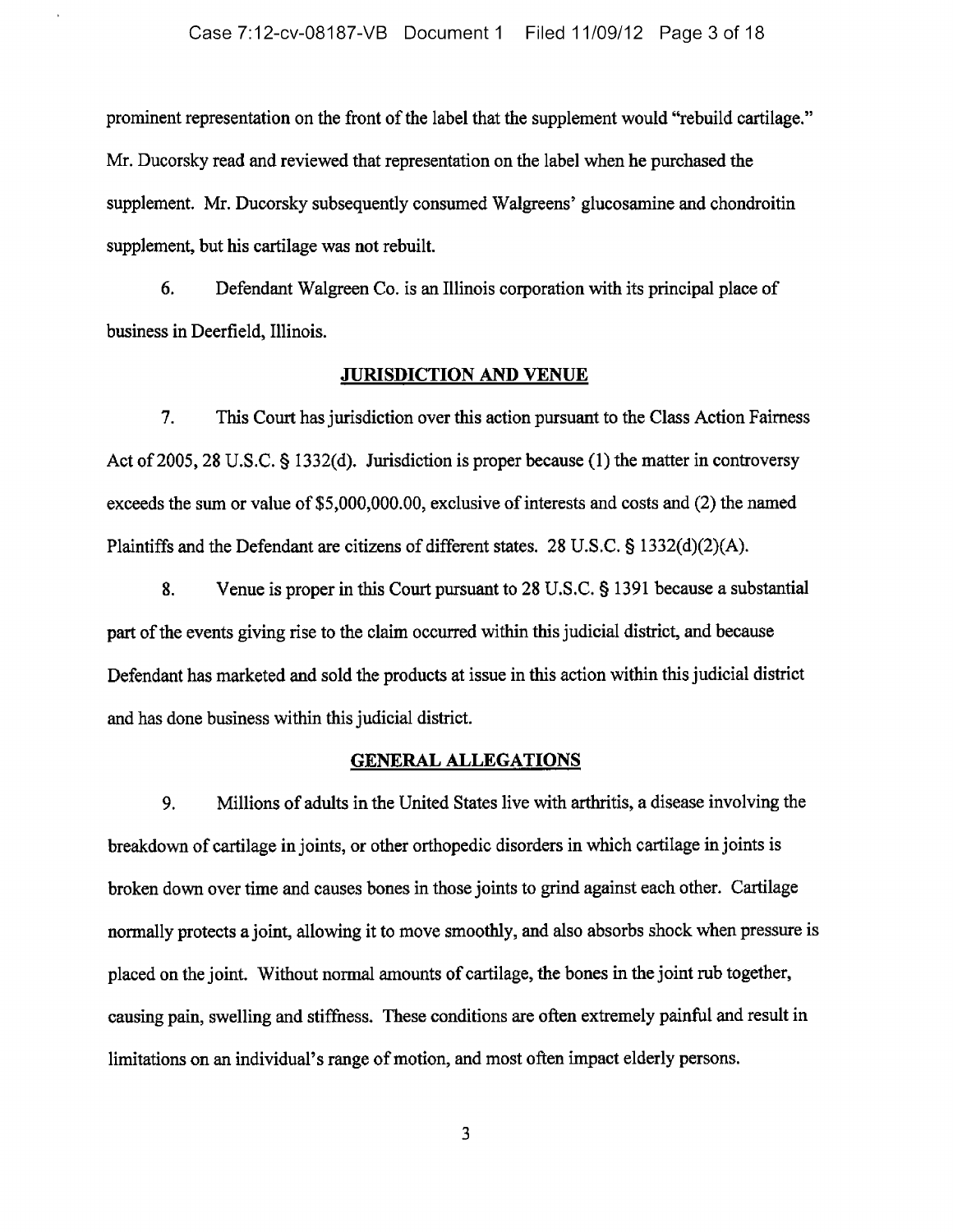#### Case 7:12-cv-08187-VB Document <sup>1</sup> Filed 11/09/12 Page 4 of 18

10. In response to the desperation of consumers suffering from painful and debilitating arthritic and other orthopedic conditions, dietary supplement manufacturers and retailers have rolled out a variety of products promising joint relief from chronic pain. In a push for more market share, some manufacturers and retailers have not been content to advertise pain relief alone, and have been making more and more outlandish promises to consumers, including the promise that glucosamine and chondroitin supplements can "rebuild cartilage."

11. Defendant Walgreens, the seller of a wide variety of vitamin, nutritional and dietary supplement products, is one such company. One of Walgreens' most successful product lines is promoted as a joint supplement that contains glucosamine and chondroitin. These joint supplements are sold at Walgreens stores throughout New York, Connecticut and nationwide using Walgreens labels that prominently claim, among other things, to "rebuild cartilage." Walgreens also maintains <sup>a</sup> website devoted to marketing its products (www.walgreens.com), where it maintains a web page for each of its glucosamine and chondroitin products. In the textual portion of the page for each product, the claim prominently appears that the products "rebuild cartilage."

12. Glucosamine is an amino sugar present in cartilage. Glucosamine supplements are produced commercially from crustacean exoskeletons, and are one of the most common, nonvitamin dietary supplements sold in the United States. Chondroitin is <sup>a</sup> sulfated glycosaminoglygan composed of <sup>a</sup> chain of alternating sugars. Chondroitin sulfate is <sup>a</sup> structural component of cartilage and provides resistance to compression. There is no competent scientific evidence that either of these ingredients, or any other ingredient, contained in Walgreens' dietary supplements, alone or in combination, are capable of rebuilding cartilage that has been damaged or destroyed.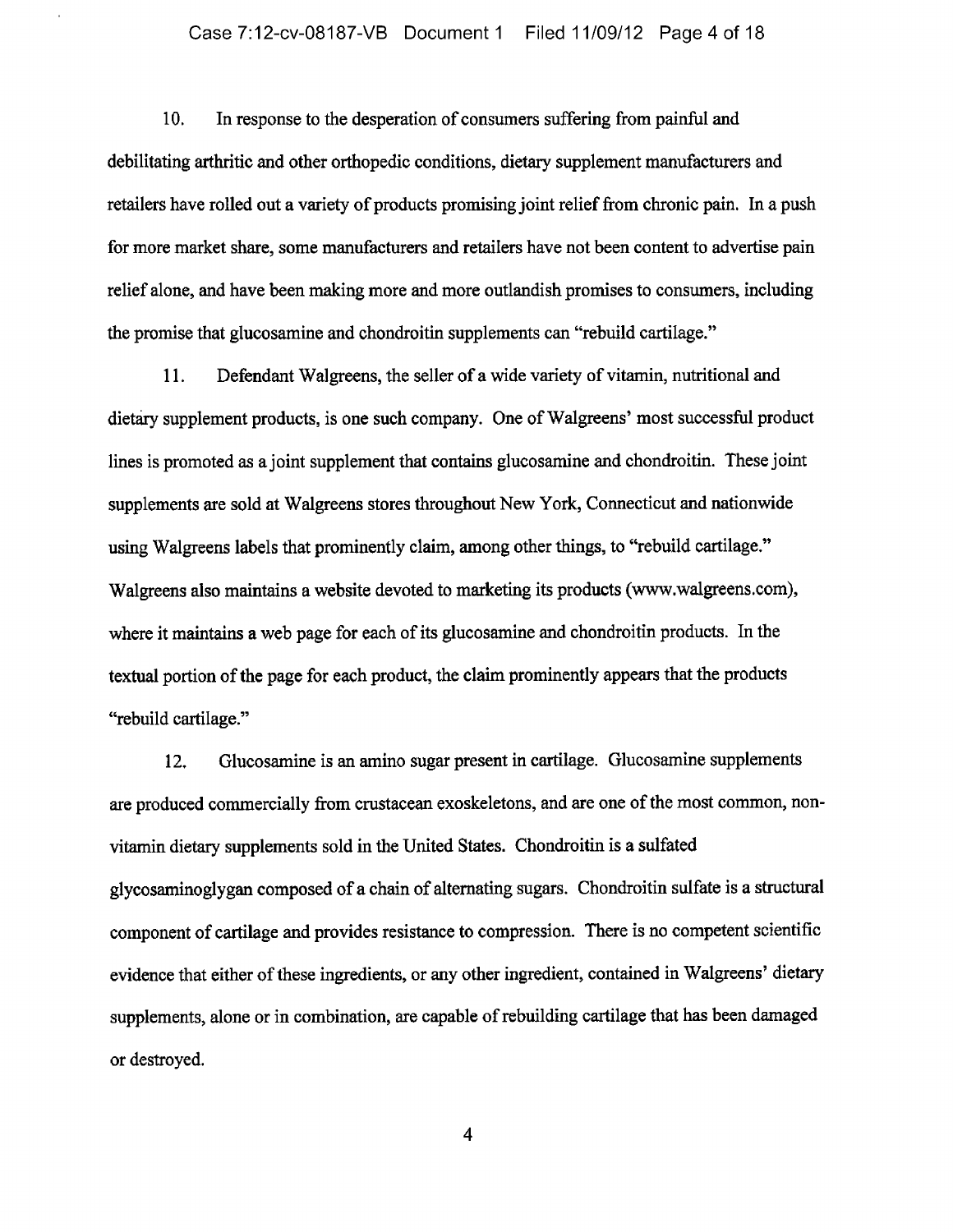13. Walgreens' statement that its products "rebuild cartilage" is false and misleading. In fact, there is no scientifically sound study demonstrating that Walgreens' products can rebuild cartilage. To the contrary, as numerous studies have confirmed, neither glucosamine, chondroitin, or any other supplements or ingredients actually rebuild cartilage:

> a. In February 2004, <sup>a</sup> Supplement to the American Journal of Orthopedics published an article entitled "Restoring Articular Cartilage in the Knee." The authors concluded that adult cartilage cannot be regenerated because it is not vascularized, meaning that blood does not flow to damaged cartilage which prevents any mechanism for rebuilding.

> b. In February 2006, the New England Journal of Medicine published <sup>a</sup> report on <sup>a</sup> double blind study addressing in part the efficacy of ingesting glucosamine hydrochloride 1500mg. Clegg, et al. Glucosamine, Chondroitin Sulfate, and the Two in Combination for Painful Knee Osteoarthritis. New Eng. J. Med. 354:795-808 (Feb. 2006). The study concluded that there was no showing that the supplement was effective in treating osteoarthritis.

> c. In February 2008, the Annals of Internal Medicine published a study entitled, "Effect of Glucosamine Sulfate on Hip Osteoarthritis: <sup>a</sup> Randomized Trial." Annals of Internal Medicine 2008 Feb 19;148(4): 268-277. The article published the results of <sup>a</sup> study which examined whether glucosamine sulfate has an effect on the symptoms and structural progression of hip osteoarthritis during two years of treatment; the conclusion reached from the study was that glucosamine sulfate was no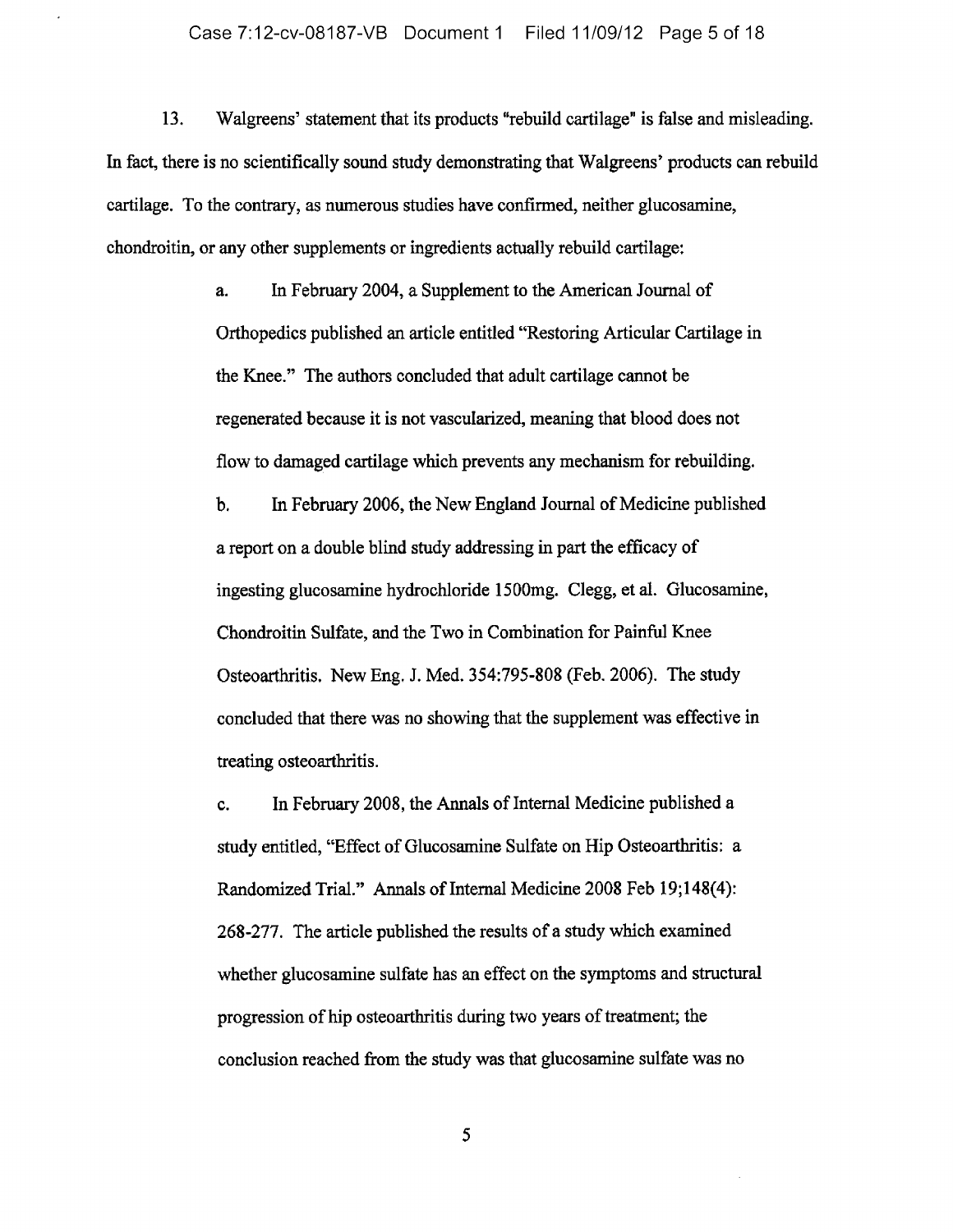better than placebo in reducing symptoms and progression of hip osteoarthritis.

d. In October 2008, the American College of Rheumatology's Journal, Arthritis & Rheumatism published <sup>a</sup> report on <sup>a</sup> double blind study conducted at multiple centers in the United States examining joint space width loss with radiograph films in patients who were treated with glucosamine hydrochloride. The authors concluded that after two years of treatment with this supplement, the treatment did not demonstrate <sup>a</sup> clinically important difference in joint space width loss. Sawitzke et al., Glucosamine for Pain in Osteoarthritis: Why do Trial Results Differ?, Artritis Rheum., 58:3183-3191 (2008).

e. In March 2009, Harvard Medical School published a study conclusively proving that the ingestion of glucosamine could not affect the growth of cartilage. The study took note of the foregoing 2006 and 2008 studies, which "cast considerable doubt" upon the value of glucosamine. The authors went on to conduct an independent study of subjects ingesting <sup>1500</sup> mg of glucosamine, and proved that only trace amounts of glucosamine entered the human serum, far below any amount that could possibly affect cartilage. Moreover, even those trace amounts were present only for <sup>a</sup> few hours after ingestion. The authors noted that <sup>a</sup> <sup>1986</sup> study had found no glucosamine in human plasma after ingestion of four times the usual 1500 mg of glucosamine chloride or sulphate. Silbert,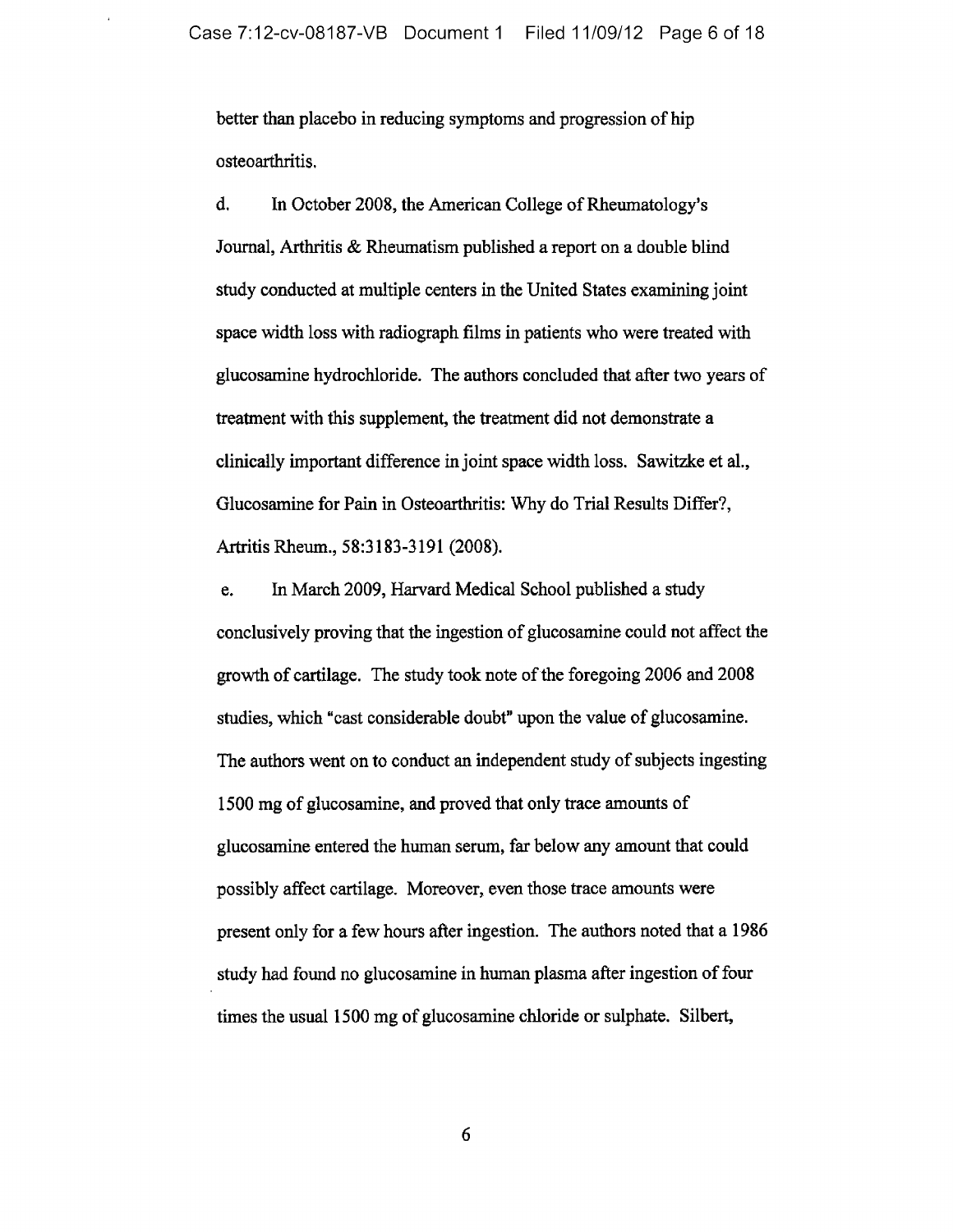Dietary Glucosamine Under Question, Glycobiology 19(6):564-567 (2009).

f. In April 2009, the Journal of Orthopaedic Surgery published an article entitled, "Review Article: Glucosamine." The article's authors concluded that, based on their literature review, there was "little or no evidence" to suggest that glueosamine was superior to a placebo even in slowing down cartilage deterioration, much less rebuilding it. Kirkham, et al., Review Article: Glucosamine, Journal of Orthopedic Surgery, 17(1): 72-6 (2009).

g. In October 2008, the journal Arthritis and Rheumatism published an article entitled, "The Effect of Glucosamine and/or Chondroitin Sulfate on the Progression of Knee Osteoarthritis." The authors reported on the results of <sup>a</sup> 24-month, double-blind, placebo-controlled study, which demonstrated that there were no statistically significant differences in progressive loss of joint space width for subjects taking glucosamine and chondroitin versus placebos. Sawitzke, et al., The Effect of Glucosamine and/or Chondroitin Sulfate on the Progression of Knee Osteoarthritis, Arthritis and Rheumatism, 58(10): 3183-3191 (2008).

h. In June 2011, the Journal of Pharmacy  $\&$  Pharmaceutical Sciences published an article entitled, "The Glucosamine Controversy; A Pharmacokinetic Issue." The authors concluded that regardless of the formulation used, no or marginal beneficial effects were observed as <sup>a</sup> result of low glucosamine bioavailability. Aghazadeh-Habashi and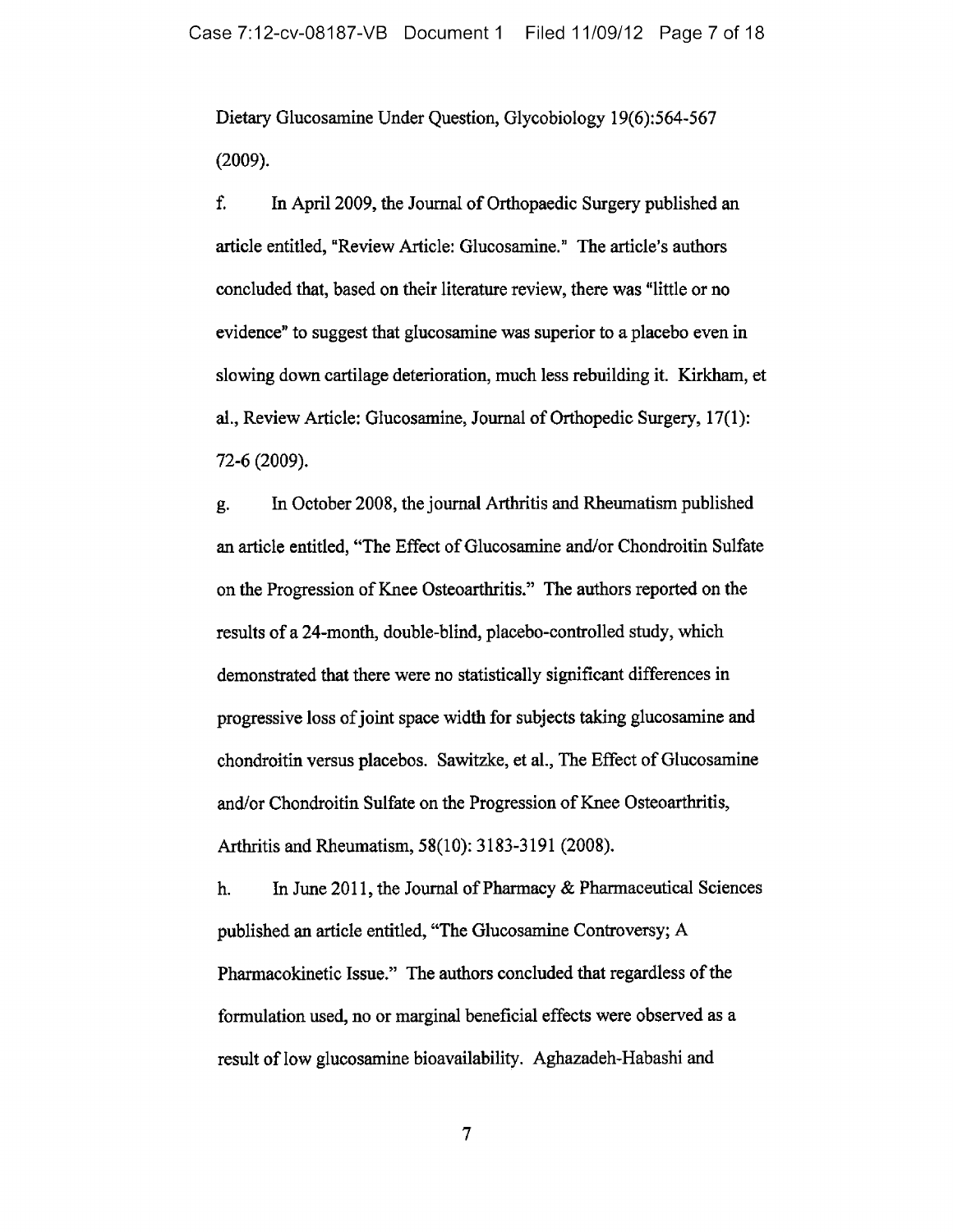Jamali, The Glucosamine Controversy; A Pharmacokinetic Issue, Journal of Pharmacy & Pharmaceutical Sciences,  $14(2)$ : 264-273 (2011).

14. To date, there are only two studies, both of which are more than a decade old, purporting to claim that the ingestion of glucosamine can affect the growth or deterioration of cartilage, both sponsored by <sup>a</sup> glucosamine supplement manufacturer: Pavelka et. al. Glucosamine Sulfate Use and Delay of Progression of Knee Osteoarthritis, Arch. Intern. Med., 162: 2113-2123 (2002); Reginster et. al. Long-term Effects of Glucosamine Sulphate On Osteoarthritis Progress: A Randomised, Placebo-Controlled Clinical Trial, Lancet, 357: 251-6 (2001). As noted in the April 2009 Journal of Orthopaedic Surgery article, the methodologies in those studies had "inherently poor reproducibility," and even minor changes in posture by the subjects during scans could cause false apparent changes in cartilage. The authors of the Journal ofOrthopaedic Surgery article explained the manufacturer-sponsored studies' findings by noting that "industry-sponsored trials report positive effects more often than do nonsponsored trials and more find pro-industry results." No reliable scientific medical study has shown that glucosamine and chondroitin, alone or in combination, have <sup>a</sup> structure modifying effect that will rebuild cartilage that has broken down or worn away.

15. Walgreens thus sells its glucosamine and chondroitin line of products without any competent or reliable scientific evidence that glucosamine, chondroitin and/or other ingredients will rebuild cartilage. Walgreens thus lacks <sup>a</sup> reasonable basis to represent to consumers that its products rebuild cartilage. In fact, it is medically impossible to rebuild cartilage that has been damaged or destroyed simply by taking glucosamine and/or chondroitin supplements, however formulated.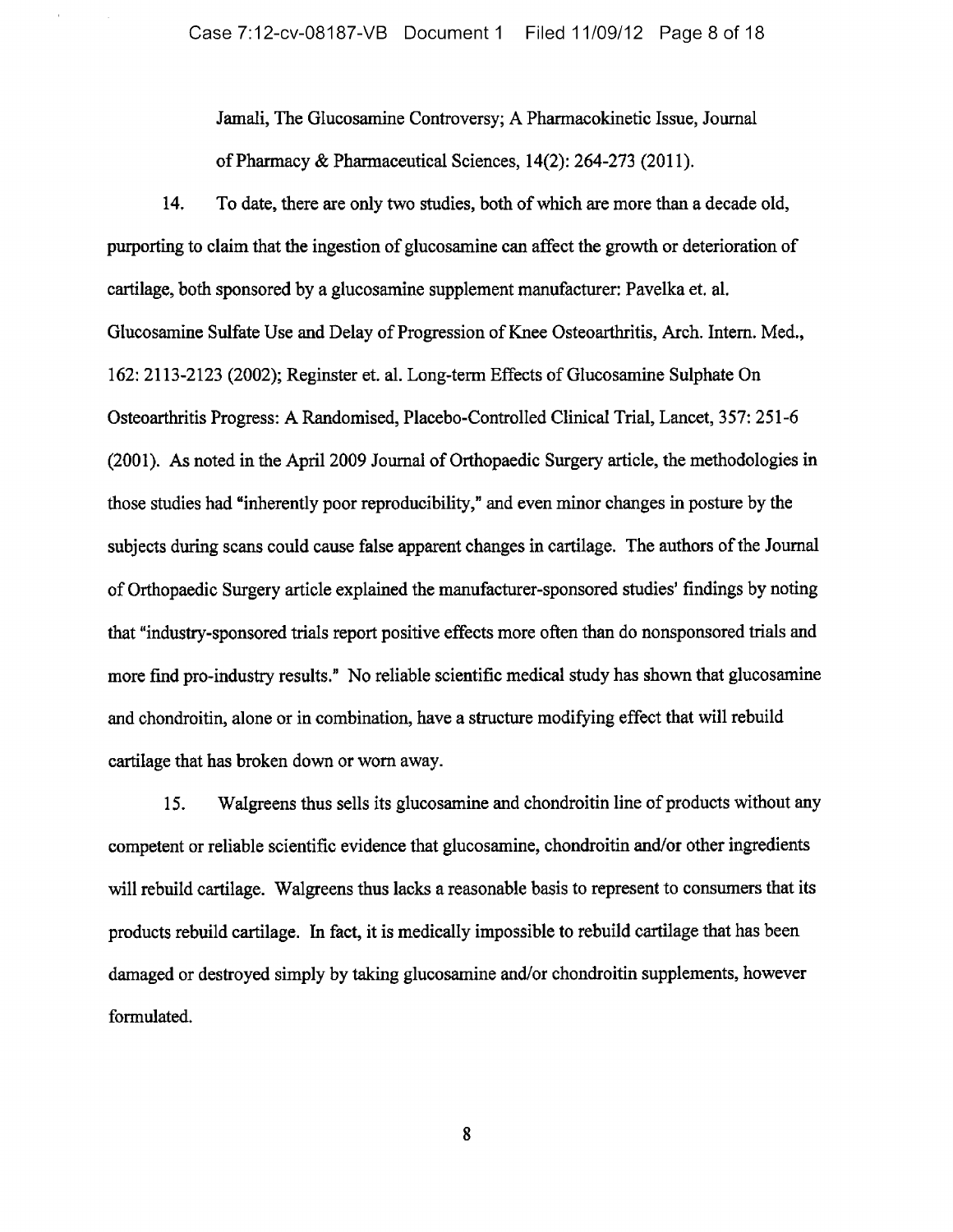#### Case 7:12-cv-08187-VB Document <sup>1</sup> Filed 11/09/12 Page 9 of 18

16. Plaintiffs purchased and consumed Walgreens glucosamine and chondroitin supplements because they believed, based upon the label, that they would rebuild the cartilage in their joints. Their belief that the product would "rebuild cartilage" in their joints was reasonable because Walgreens, as a retailer and distributor of dietary supplements throughout the United States, has superior knowledge, skill and expertise (as compared to Plaintiffs) to appreciate the truth or falsity of the statement that the product can "rebuild cartilage." Plaintiffs reasonably relied upon the statement that the supplements would "rebuild cartilage" when they purchased the product.

17. Plaintiffs would not have bought Walgreens glucosamine and chondroitin supplements if they had known that they would not "rebuild cartilage." The Walgreens "Glucosamine Chondroitin Complex Triple Strength" supplement that Plaintiffs purchased did not and could not rebuild their cartilage.

18. Plaintiffs were injured because they purchased <sup>a</sup> product that was incapable of performing as promised. Moreover, Defendant is able to, and does, charge more for its glucosamine products than it would otherwise be able to because Walgreens represents that its supplements will "rebuild cartilage." In addition, this misrepresentation allows Walgreens to charge more for its supplements than other brands containing similar amounts of glucosamine, chondroitin and the other ingredients contained in Defendant's joint supplements. This price premium is <sup>a</sup> direct result of Defendant's misrepresentation that its product will "rebuild cartilage."

#### CLASS ACTION ALLEGATIONS

19. Plaintiffs bring this action on their own behalf and additionally, pursuant to Rule <sup>23</sup> ofthe Federal Rules of Civil Procedure, on behalf of <sup>a</sup> class all persons who purchased in the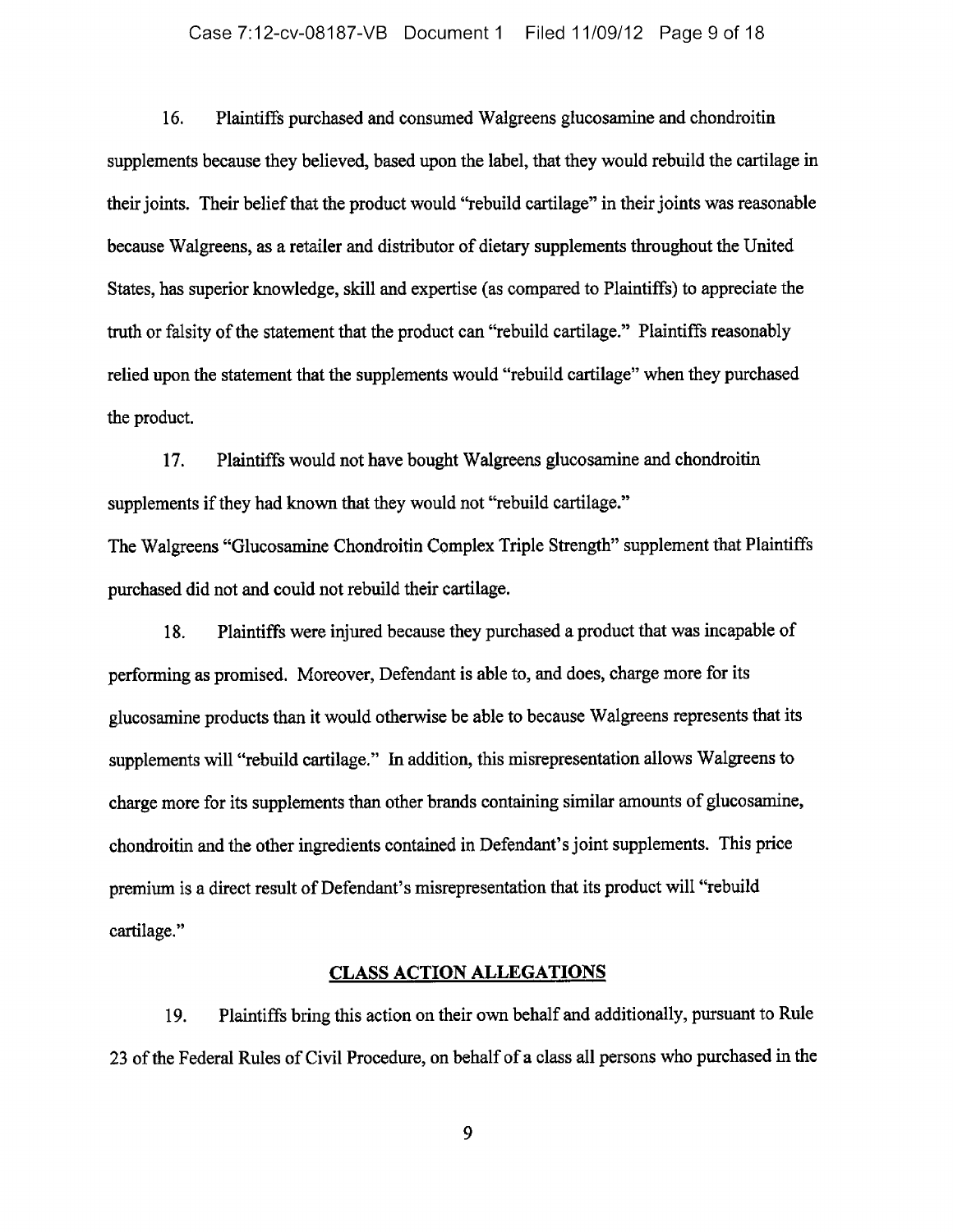State of New York a Walgreens glucosamine and/or chondroitin product with the representation that it "rebuild[s] cartilage" on the label during the period of October 2006 through the present (the "New York Class"). Excluded from the New York Class are the Defendant and any parent, subsidiary, or affiliate of the Defendant.

20. Plaintiff Quinn additionally brings this action, pursuant to Rule 23 of the Federal Rules of Civil Procedure, on behalf of a class of all persons who purchased in the State of Connecticut <sup>a</sup> Walgreens glucosamine and/or chondroitin product with the representation that it "rebuild[s] cartilage" on the label during the period of October 2006 through the present (the "Connecticut Class"). Excluded from the Connecticut Class are the Defendant and any parent, subsidiary, or affiliate of the Defendant.

21. This action is brought as a class action for the following reasons:

a. The New York and Connecticut Classes consist of tens of thousands of persons and are therefore so numerous that joinder of all members, whether otherwise required or permitted, is impracticable;

b. There are questions of law or fact common to the Classes which predominate over any questions affecting only individual members, including:

i. whether Defendant violated N.Y. G.B.L  $\S$  349 for the New York Class;

ii. whether Defendant violated Conn. Gen. Stat. Ann.  $\S$  42-110a et seq. for the Connecticut Class

whether Defendant breached its express warranty with Plaintiffs iii. and the Classes by representing that its products "rebuild cartilage" when they do not;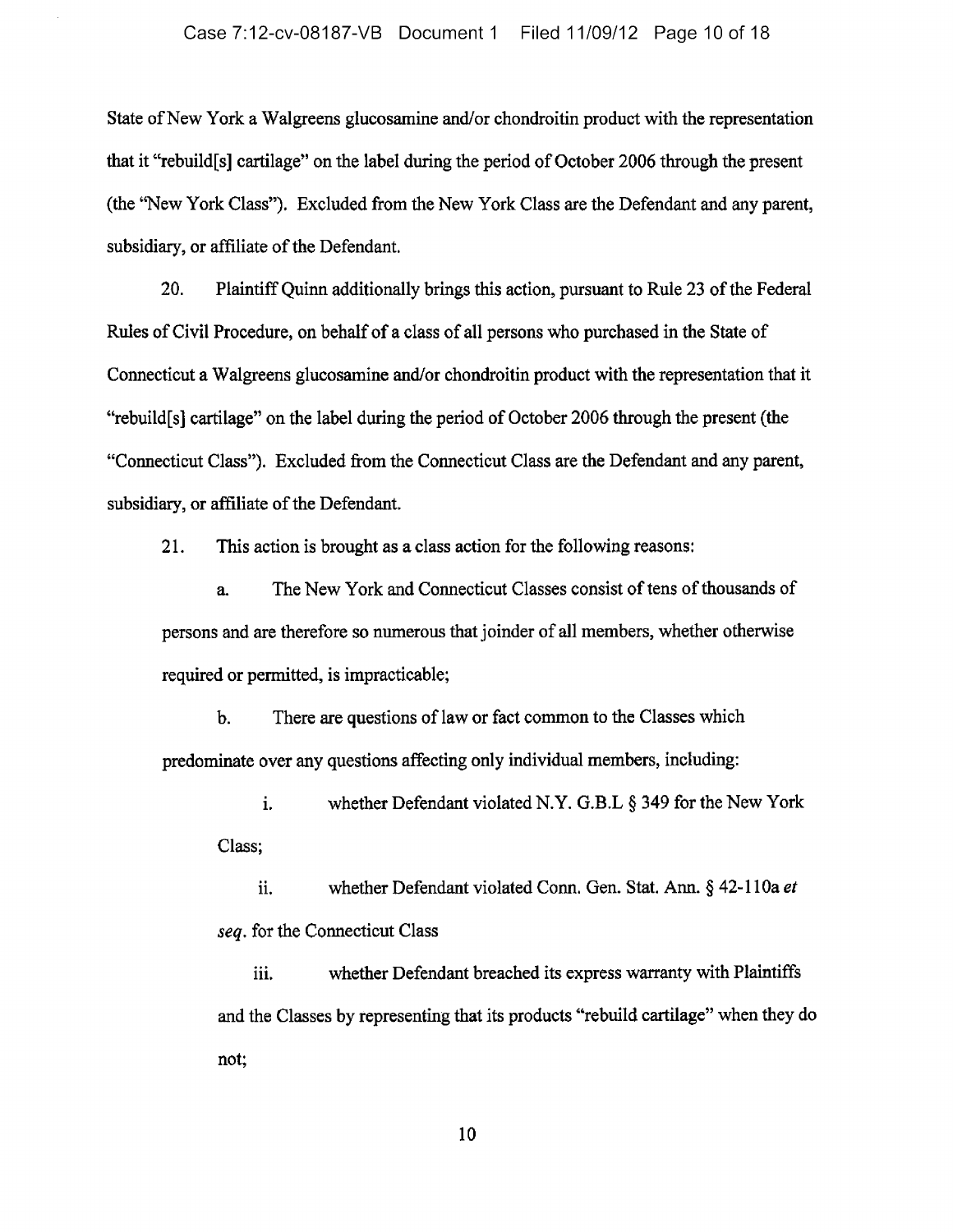iv. whether Defendant is being unjustly enriched by its misleading and deceptive misrepresentations;

v. whether Defendant's claim that its products "rebuild cartilage" is substantiated or supported by any valid scientific evidence;

vi. whether Plaintiffs and the Classes have sustained damages and, if so, the proper measure thereof; and

vii. whether Defendant should be enjoined from continuing its deceptive conduct;

c. The claims asserted by Plaintiffs are typical of the claims of the members of the Classes;

d. Plaintiffs will fairly and adequately protect the interests of the Classes, and Plaintiffs have retained attorneys experienced in class and complex litigation, including class action litigation involving state statutes protecting consumers from deceptive acts;

e. Prosecuting separate actions by individual class members would create <sup>a</sup> risk of inconsistent or varying adjudications with respect to individual class members that would establish incompatible standards of conduct for Defendant;

f. Defendant has acted on grounds that apply generally to the Classes, namely promoting its glucosamine and chondroitin products as supplements that "rebuild cartilage," so that final injunctive relief prohibiting Defendant from continuing its deceptive practices is appropriate with respect to the Classes as <sup>a</sup> whole; and

g. A class action is superior to other available methods for the fair and efficient adjudication of the controversy, for at least the following reasons: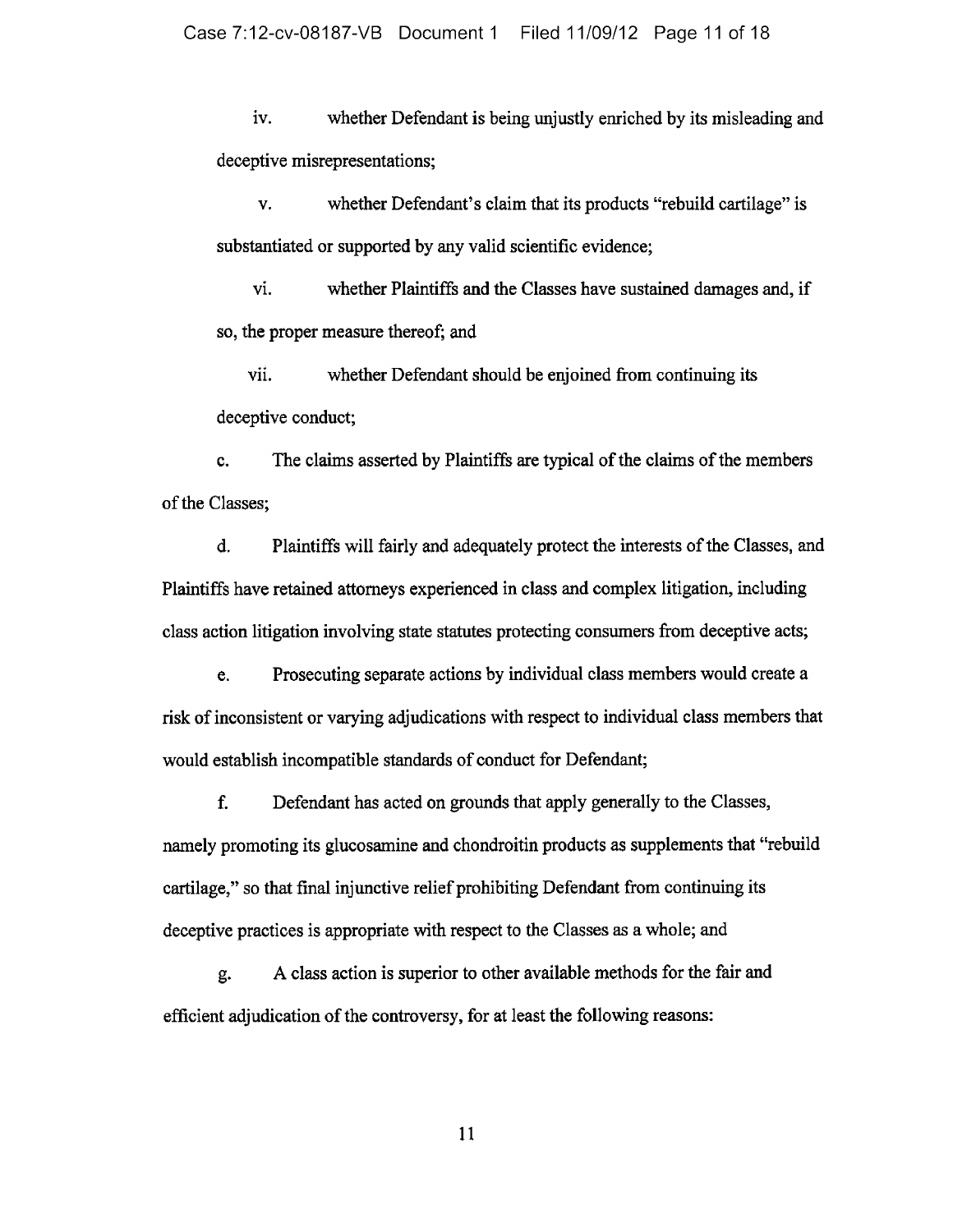i. Absent <sup>a</sup> class action, Class members as <sup>a</sup> practical matter will be unable to obtain redress, Defendant's violations of its legal obligations will continue without remedy, additional consumers will be harmed, and Walgreens will continue to retain its ill-gotten gains;

ii. It would be <sup>a</sup> substantial hardship for most individual members of the Classes if they were forced to prosecute individual actions;

iii. When the liability of Defendant has been adjudicated, the Court will be able to determine the claims of all members of the classes;

iv. A class action will permit an orderly and expeditious administration of Class claims and foster economies of time, effort, and expense;

v. The lawsuit presents no difficulties that would impede its management by the Court as <sup>a</sup> class action; and

vi. Defendant has acted on grounds generally applicable to Class members, making class-wide monetary and injunctive relief appropriate.

#### FIRST CAUSE OF ACTION

# (Violation of N.Y. General Business Law § 349 on Behalf of the New York Class)

22. Plaintiffs repeat and re-allege the allegations contained in Paragraphs 1-21 above as if fully set forth herein.

23. Through its conduct described above, Defendant has engaged in deceptive acts and practices that resulted in injury to Plaintiffs and the other members of the New York Class.

24. Representing that its glucosamine and chondroitin supplements "rebuild cartilage" when they are incapable of doing so as a matter of medical and scientific fact and when there is no competent or reliable scientific evidence substantiating that claim, is deceptive, and has the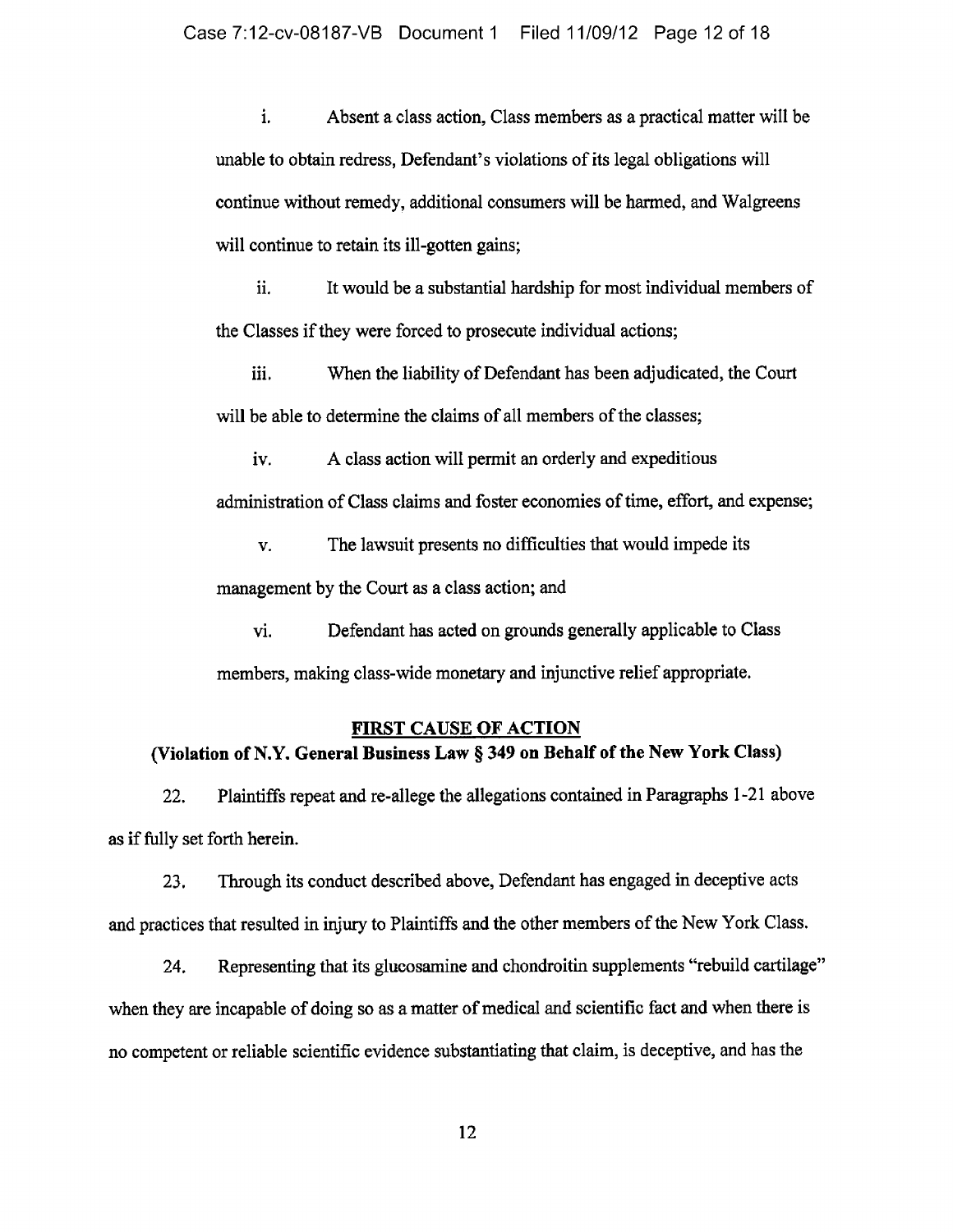capacity, tendency and effect of deceiving reasonable consumers who purchase the products. Reasonable consumers would believe that Walgreens' products "rebuild cartilage" based upon Defendant's misrepresentations that they could do so.

25. Defendant's unfair or deceptive practices are <sup>a</sup> willing and knowing violation of N.Y. General Business Law § 349 because Defendant knew, or should have known, that its products are incapable as <sup>a</sup> matter of scientific and medical fact ofrebuilding cartilage and that its representation that its products "rebuild cartilage" was not substantiated or supported by competent and reliable scientific evidence.

26. Plaintiffs and the New York Class have suffered an ascertainable loss of money or property as <sup>a</sup> result of Defendant's actions. Plaintiffs and the New York Class have been damaged in the amount of the purchase prices for Walgreens' products that they paid. Plaintiffs and the New York Class have also or alternatively been damaged because Walgreens is able to and does charge more for the products it advertises as being capable of rebuilding cartilage, and independently because Plaintiff and members of the Class paid more for Defendant's products than for other products containing the same or similar ingredients that do not represent that they will "rebuild cartilage."

27. By reason of the foregoing, Defendant has willfully and knowingly violated N.Y. Gen. Bus. Law § 349, and should be enjoined from representing that its products "rebuild" cartilage. Defendant is also liable to Plaintiffs and the other members of the New York Class for the damages that they have suffered as <sup>a</sup> result of Defendant's actions, such damages to be determined at trial but not less than \$50.00 for each purchase of Defendant's products, such damages to be trebled, plus attorneys' fees.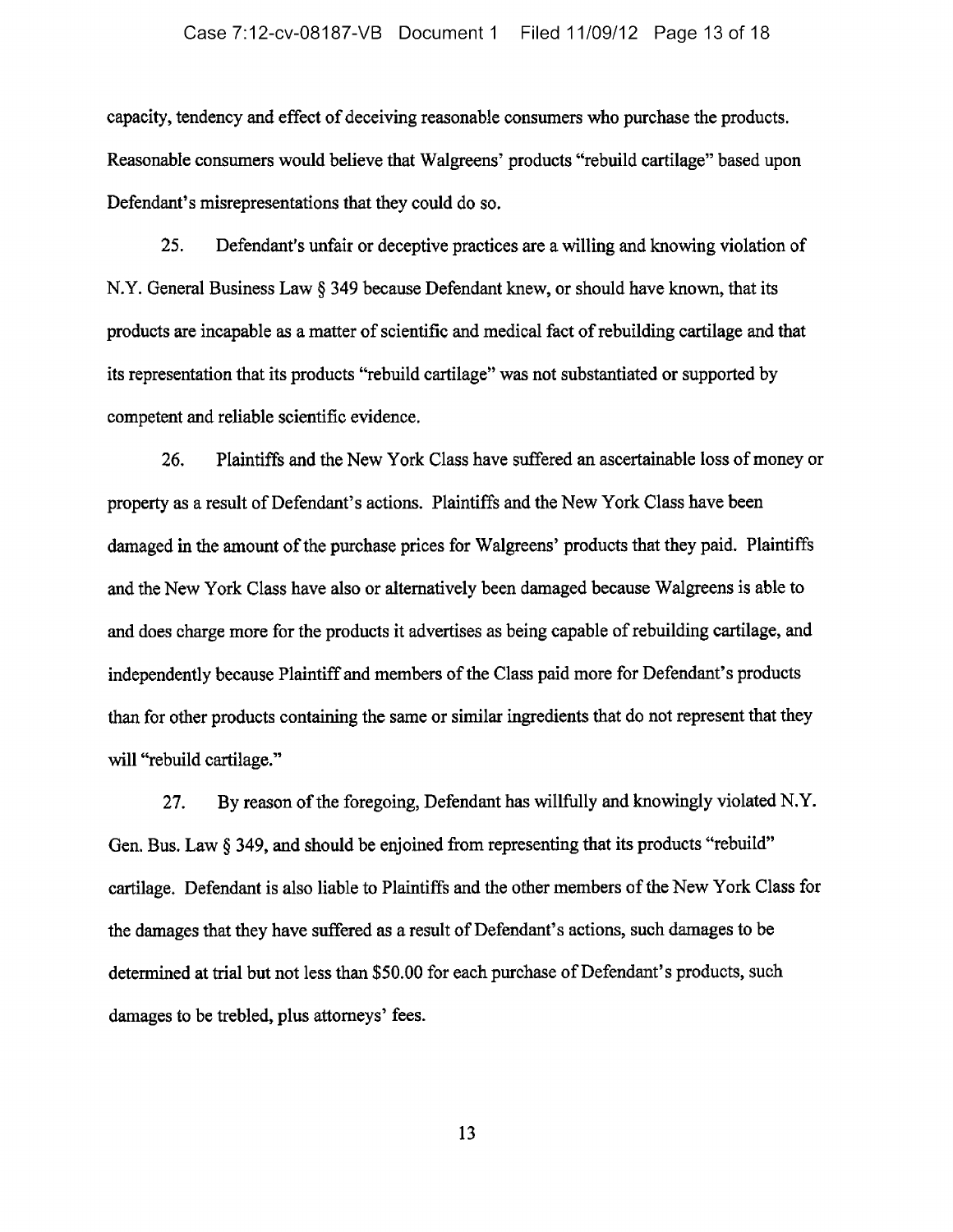# SECOND CAUSE OF ACTION (Violation of Conn. Gen. Stat. Ann. § 42-110a et seq. on Behalf of the Connecticut Class)

28. PlaintiffQuinn repeats and re-alleges the allegations contained in Paragraphs 1-21 above as if fully set forth herein.

29. Through its conduct described above, Defendant has engaged in deceptive and unfair acts and practices in violation of the Connecticut Unfair Trade Practices Act, Conn. Gen. Stat. Ann. § 42-110a et seq. ("CUTPA").

30. PlaintiffQuinn and the Connecticut Class have suffered an ascertainable and substantial loss of money as a result of Defendant's actions, which could not be readily or easily avoided. Plaintiff Quinn and the Connecticut Class have been damaged in the amount of the purchase prices for Walgreens' products that they paid. Plaintiff Quinn and the Connecticut Class have also or alternatively been damaged because Walgreens is able to and does charge more for the products it advertises as being capable of rebuilding cartilage, and independently because Plaintiff and members of the Class paid more for Defendant's products than for other products containing the same or similar ingredients that do not represent that they will "rebuild cartilage."

31. Punitive damages should be awarded to Plaintiff Quinn and the Connecticut Class because Defendant's conduct as detailed herein reveals <sup>a</sup> reckless indifference to the rights of consumers and an intentional, wanton and malicious violation of those rights motivated by greed and un-tempered by fairness or compassion, even for the vulnerable consumers they victimize.

32. By reason ofthe foregoing, Defendant has violated CUTPA and is liable to Plaintiff Ouinn and the Connecticut Class, pursuant to Conn. Gen. Stat. Ann. § 42-110a et seq., for the damages that they have suffered as a result of Defendant's actions, the amount of such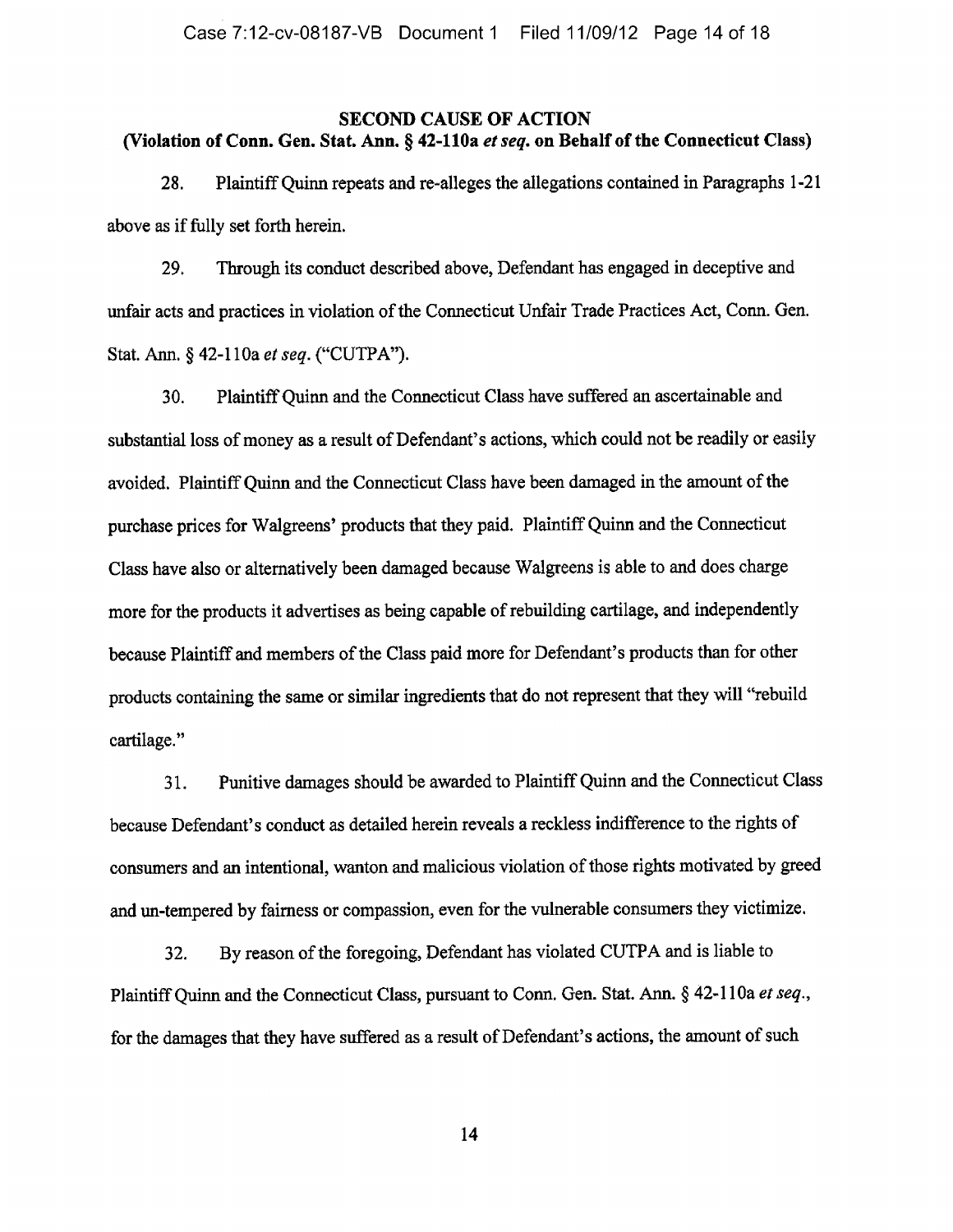damages to be determined at trial, and for an award of punitive damages, attorneys' fees and costs, and injunctive relief precluding Defendant from continuing its unfair practices.

# THIRD CAUSE OF ACTION (Breach of Express Warranty on Behalf of Both Classes)

33. Plaintiffs repeat and re-allege the allegations contained in Paragraphs 1-21 above as iffully set forth herein.

34. The representation and warranty that Walgreens glucosamine and chondroitin products "rebuild cartilage" is an affirmation of fact or promise by Defendant.

35. The natural tendency of Walgreens' promise that its products "rebuild cartilage" is to induce buyers such as Mr. Ducorsky and Ms. Quinn to purchase Defendant's products.

36. Plaintiffs and the New York and Connecticut Classes relied on Defendant's promise that its products "rebuild cartilage" when they purchased those products.

37. Plaintiffs and each member ofthe New York and Connecticut Classes formed <sup>a</sup> contract with Defendant at the time Plaintiffs and the other members of the New York and Connecticut Classes purchased the Walgreens' products. The terms of that contract include the promises and affirmations of fact made by Defendant on its product labels. The product labeling constitutes an express warranty which became part of the basis of the bargain. All conditions precedent to Defendant's liability under this contract have been performed by Plaintiffs and members of the New York and Connecticut Classes.

38. Defendant breached the terms of this contract, including the express warranties, with Plaintiffs and the Classes by not providing a product that could "rebuild cartilage."

39. As a result of Defendant's breach of its contract and warranties, Plaintiffs and the New York and Connecticut Classes have been damaged in the amount of the purchase price of Walgreens' products.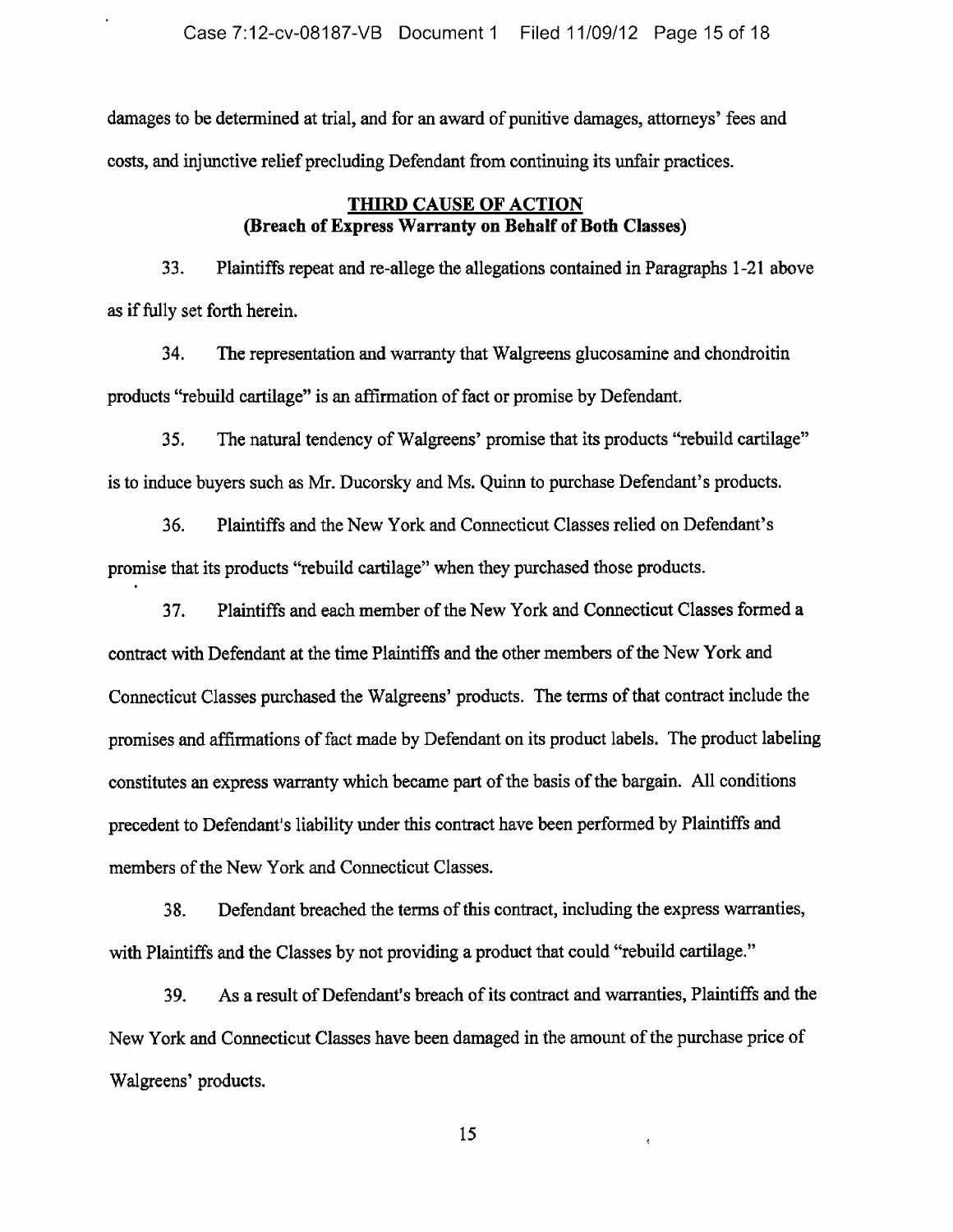# FOURTH CAUSE OF ACTION (Unjust Enrichment on Behalf of Both Classes)

40. Plaintiffs repeat and re-allege the allegations contained in Paragraphs 1-21 above as if fully set forth herein.

41. By marketing that its products "rebuild" cartilage when they are incapable of doing so, Defendant has unjustly enriched itself at the expense of Plaintiffs and the other members of the New York and Connecticut Classes and Defendant is required, in equity and good conscience, to compensate Plaintiffs and the New York and Connecticut Classes for the damages that they have suffered as a result of Defendant's actions.

42. By reason of the foregoing, Defendant is liable to Plaintiffs and the other members of the New York and Connecticut Classes for the damages that they have suffered as a result of Defendant's actions, the amount of such damages to be determined at trial, plus attorneys' fees.

# PRAYER FOR RELIEF

WHEREFORE, Plaintiffs respectfully request that the Court enter judgment against Defendant as follows:

1. Certifying this action as <sup>a</sup> class action as soon as practicable, with the New York Class and Connecticut Class as defined above;

2. On Plaintiffs' First Cause of Action, awarding against Defendant the damages that Plaintiffs and the other members of the New York Class have suffered as a result of Defendant's actions, the amount of such damages to be determined at trial, trebled, and ordering appropriate injunctive relief, including a prohibition against Defendant's use of the false promise that its products "rebuild cartilage";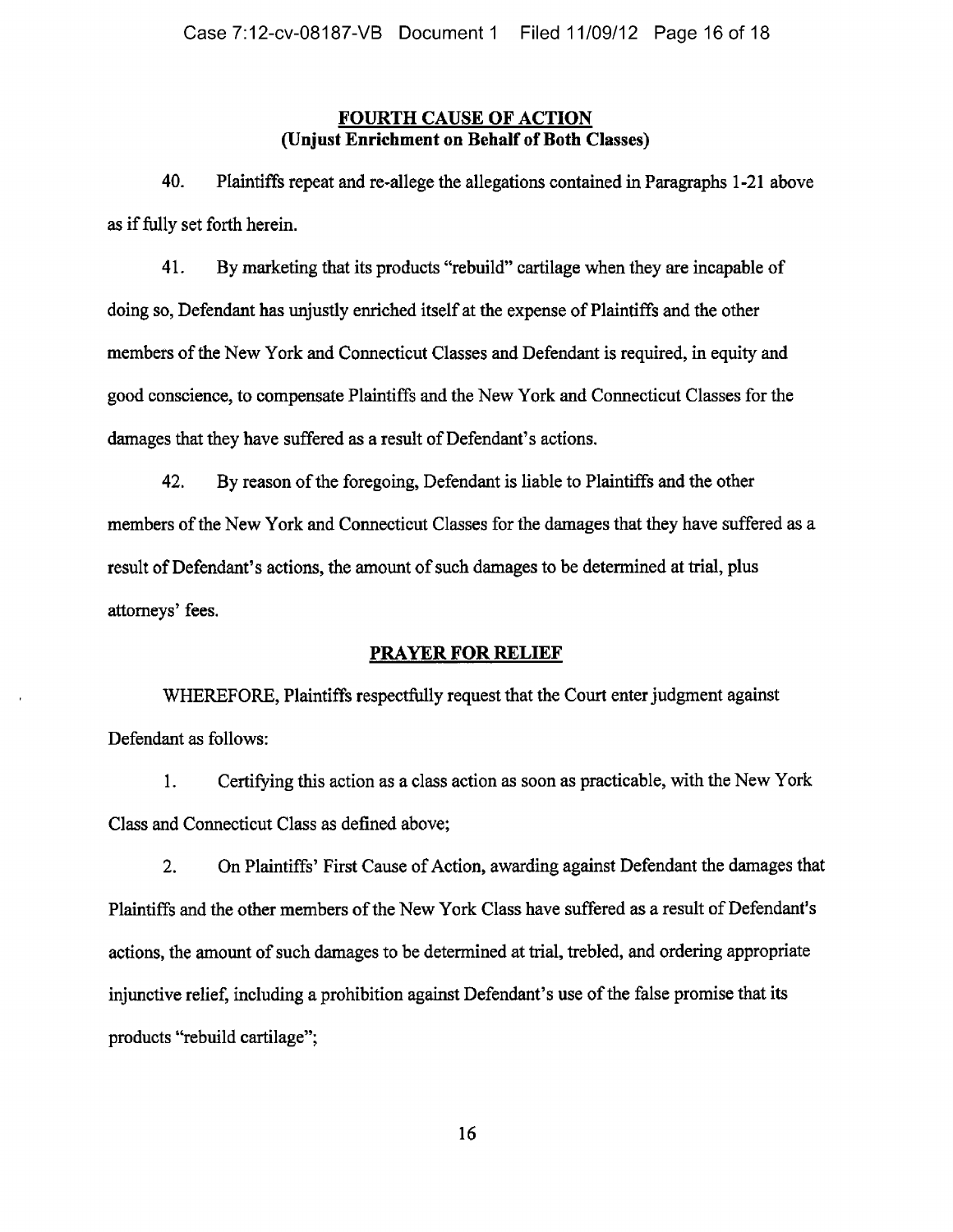3. On Plaintiff Quinn's Second Cause of Action, awarding against Defendant the damages that Plaintiff Quinn and the other members of the Connecticut Class have suffered as a result of Defendant's actions, the amount of such damages to be determined at trial, and for an award of punitive damages, attorneys' fees and costs, and injunctive relief precluding Defendant from continuing its unfair practices;

4. On Plaintiffs' Third and Fourth Cause of Action, awarding against Defendant the damages that Plaintiffs and the other members of the New York and Connecticut Classes have suffered as a result of Defendant's actions, the amount of such damages to be determined at trial;

5. Awarding Plaintiffs and the New York and Connecticut Classes interest, costs and attorneys' fees; and

6. Awarding Plaintiffs and the New York and Connecticut Classes such other and further relief as this Court deems just and proper.